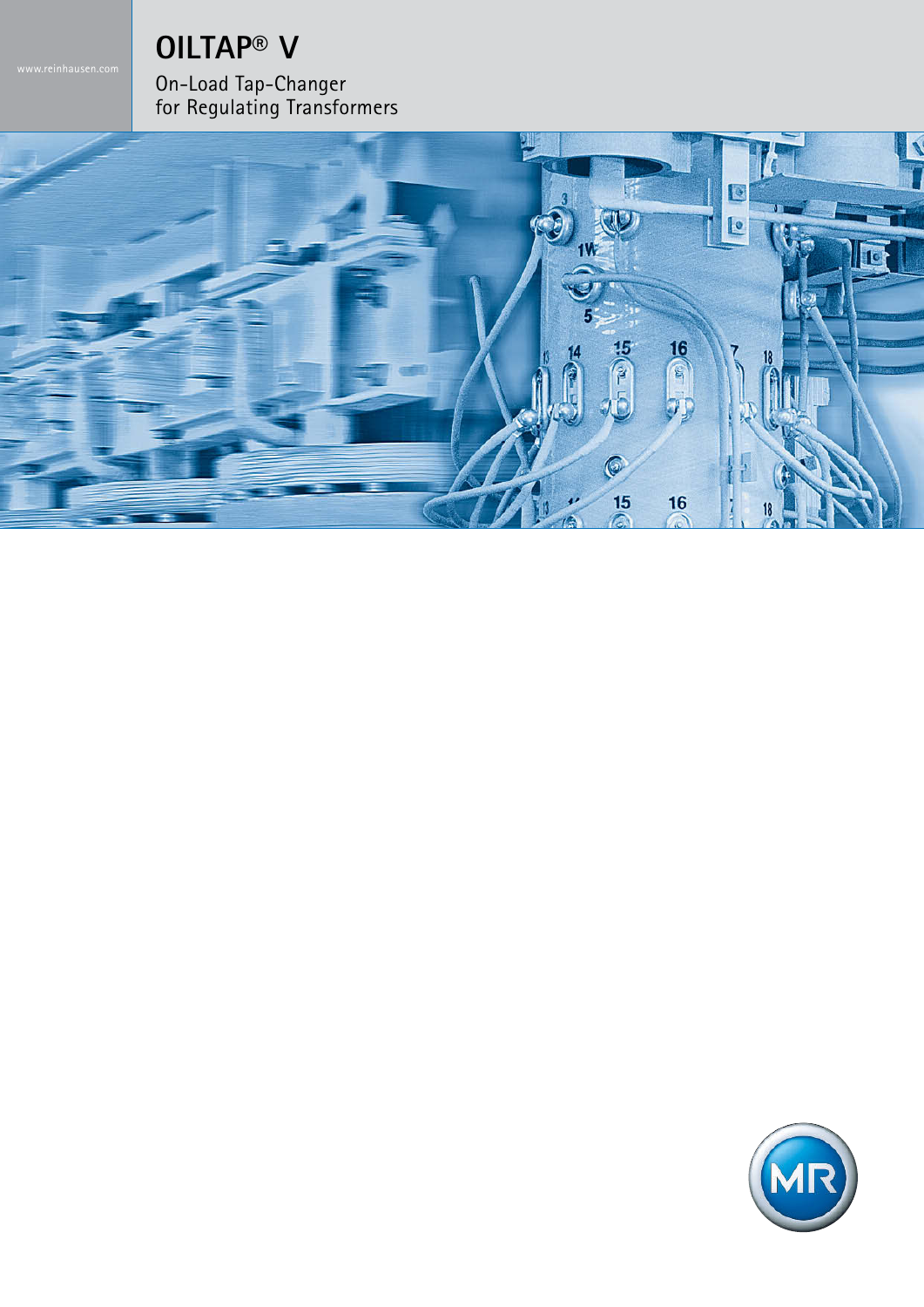

## **Our proven multi-talent**

Wide variety of applications, robust and economical design – those are the main features of the OILTAP® V on-load tap-changer (OLTC). These qualities have made it to one of our classic products. Since 1979, more than twenty thousand units have been operating reliable around the globe. The best demonstration of the well-known MR quality.

#### **The main variants and features:**

- Star point OLTC for 200 A and 350 A.
- Three-phase OLTC, fully insulated for 200 A and 350 A (for delta connected windings and autotransformers)
- Single-phase OLTC for 350 A
- Special design for 400 A on request
- Compact design
- Simple drive mechanics
- Easy handling
- Also available for bell-type transformers
- Low maintenance demand due to long contact life
- Easy remove of the selector switch insert
- Simple adjustment and monitoring

| <b>OLTC</b>     |      | <b>VIII 200 Y/D</b> |      | V III 350 Y/D, VI 350 |      |      |      |  |  |  |
|-----------------|------|---------------------|------|-----------------------|------|------|------|--|--|--|
| <b>Contacts</b> | 10   | 12                  | 14   | 10                    | 12   | 14   |      |  |  |  |
| $I_{u}(A)$      | 200  | 200                 | 200  | 350                   | 300  | 350  | 350  |  |  |  |
| $U_i(N)$        | 1500 | 1400                | 1000 | 1500                  | 1400 | 1200 | 1000 |  |  |  |
| $P_{StN}$ (kVA) | 300  | 280                 | 200  | 525                   | 420  | 420  | 350  |  |  |  |



Rated through-currents (I<sub>u</sub>), relevant rated step voltages (U<sub>i</sub>) and rated switching capacities  $(P_{SfN})$  at highest and lowest rated step voltage.

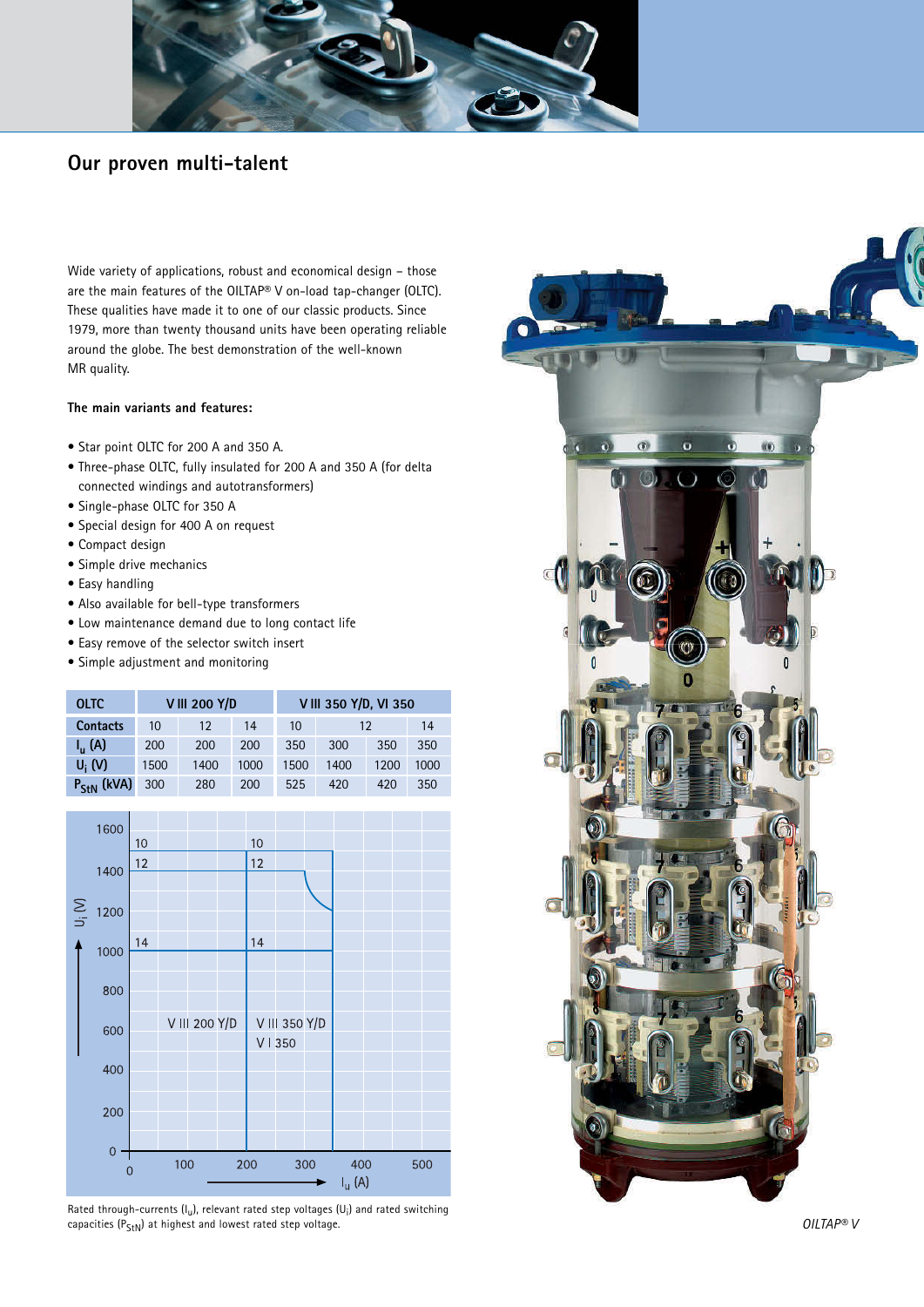



# **Technical data of OILTAP® V**



| On-load tap-changer                                                                                   |                                           | <b>VIII 200 Y</b>  |     |                                     | <b>V III 200 D</b> |                                                                                   | <b>V III 350 Y</b>                                                        |           |     | <b>VIII 350 D</b> |                          |              | V I 350 |    |  |
|-------------------------------------------------------------------------------------------------------|-------------------------------------------|--------------------|-----|-------------------------------------|--------------------|-----------------------------------------------------------------------------------|---------------------------------------------------------------------------|-----------|-----|-------------------|--------------------------|--------------|---------|----|--|
| Number of poles and<br>application                                                                    |                                           | 3<br>neutral point |     | 3<br>at any point on<br>the winding |                    |                                                                                   | 3<br>3<br>$\mathbf{1}$<br>neutral point<br>at any point on<br>the winding |           |     |                   |                          |              |         |    |  |
| Max. rated through-current<br>$I_{um}$ (in A)                                                         |                                           | 200                |     |                                     |                    | 350                                                                               |                                                                           |           |     |                   |                          |              |         |    |  |
| Rated short-time withstand<br>current (in kA)                                                         |                                           | $\overline{4}$     |     |                                     |                    | 5                                                                                 |                                                                           |           |     |                   |                          |              |         |    |  |
| Rated short-circuit duration<br>(in s)                                                                |                                           | 3                  |     |                                     |                    | 3                                                                                 |                                                                           |           |     |                   |                          |              |         |    |  |
| Rated peak withstand current<br>(in kA)                                                               |                                           | 10                 |     |                                     |                    | 12.5                                                                              |                                                                           |           |     |                   |                          |              |         |    |  |
| Max. rated step<br>voltage U <sub>im</sub><br>(in V)                                                  | 10 contacts<br>12 contacts<br>14 contacts |                    |     | 1500<br>1400<br>1000                |                    |                                                                                   |                                                                           |           |     |                   | 1500<br>12001400<br>1000 |              |         |    |  |
| Step capacity P <sub>StN</sub><br>(in kVA)                                                            | 10 contacts<br>12 contacts<br>14 contacts |                    |     | 300<br>280<br>200                   |                    |                                                                                   |                                                                           |           |     |                   | 525<br>420<br>350        |              |         |    |  |
| Rated frequency (in Hz)                                                                               |                                           |                    |     |                                     |                    | 5060                                                                              |                                                                           |           |     |                   |                          |              |         |    |  |
| Operating positions                                                                                   |                                           |                    |     |                                     |                    | without change-over selector: max. of 14<br>with change-over selector: max. of 27 |                                                                           |           |     |                   |                          |              |         |    |  |
| Rated insulation level<br>Highest voltage for<br>equipment $U_m$ (in kV)<br>Highest operating voltage |                                           | 76<br>40           | 123 | 40                                  |                    | 76 123/76                                                                         | 40                                                                        | 76        | 123 | 40                | 76                       | 123/76       | 40      | 76 |  |
| $Ub$ (phase-phase) on<br>diverter switch (in kV)                                                      |                                           | 76<br>40           | 123 | 30                                  | 55                 | 79                                                                                | 40                                                                        | 76        | 123 | 30                | 55                       | 79           | 30      | 55 |  |
| Rated lightning impulse<br>withstand voltage                                                          |                                           | $U_m$ 40           |     |                                     | $U_m$ 76           |                                                                                   |                                                                           | $U_m$ 123 |     |                   |                          | $U_m$ 123/76 |         |    |  |
| (in kV, 1.2/50)<br>AC withstand voltage                                                               |                                           | 200                |     |                                     | 350                |                                                                                   | 550                                                                       |           |     | 550               |                          |              |         |    |  |
| (in kV, 50 Hz, 1 min.)                                                                                |                                           | 70                 |     | 140                                 |                    |                                                                                   | 230                                                                       |           |     | 230               |                          |              |         |    |  |

OILTAP® V I 350 with/without change-over selector



OILTAP® V III 200/350, Y/D



### with/without change-over selector **Installation length (h)** in mm

| On-load            | $U_m$ (kV) | without              | with |  |  |  |
|--------------------|------------|----------------------|------|--|--|--|
| tap-changer        |            | change-over selector |      |  |  |  |
| V1350              | 40         | 708                  | 863  |  |  |  |
|                    | 76         | 708                  | 863  |  |  |  |
| V III 200 D        | 40         | 1288                 | 1453 |  |  |  |
|                    | 76         | 1348                 | 1573 |  |  |  |
|                    | 123/76     | 1618                 | 2003 |  |  |  |
|                    | 40         | 1388                 | 1613 |  |  |  |
| V III 350 D        | 76         | 1508                 | 1733 |  |  |  |
|                    | 123/76     | 1778                 | 2163 |  |  |  |
|                    | 40         | 1088                 | 1243 |  |  |  |
| <b>V III 200 Y</b> | 76         | 1088                 | 1243 |  |  |  |
|                    | 123        | 1158                 | 1381 |  |  |  |
|                    | 40         | 1188                 | 1343 |  |  |  |
| V III 350 Y        | 76         | 1188                 | 1343 |  |  |  |
|                    | 123        | 1258                 | 1481 |  |  |  |